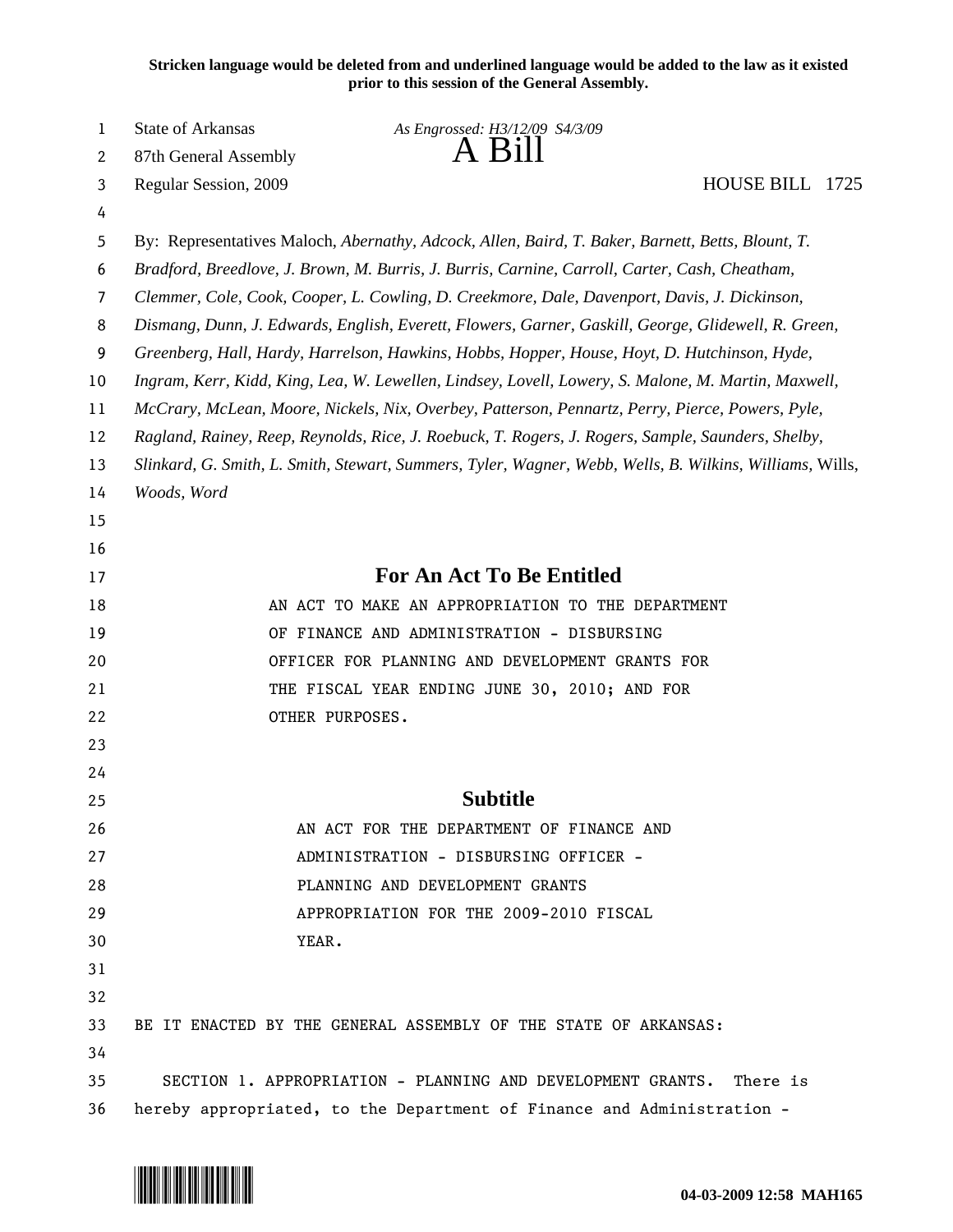| $\mathbf{1}$ | Disbursing Officer, to be payable from the General Improvement Fund or its         |
|--------------|------------------------------------------------------------------------------------|
| 2            | successor fund or fund accounts, the following:                                    |
| 3            | (A) For Planning and Development Grants, the sum of $\ldots \ldots$ , \$5,000,000. |
| 4            |                                                                                    |
| 5            | SECTION 2. APPROPRIATION. GENERAL IMPROVEMENT PLANNING AND DEVELOPMENT             |
| 6            | GRANTS. There is hereby appropriated to the Department of Finance and              |
| 7            | Administration - Disbursing Officer, to be payable from the General                |
| 8            | Improvement Fund or its successor fund or fund accounts, for grants to             |
| 9            | planning and development districts the following:                                  |
| 10           | (A) For the Northwest Arkansas Economic Development District, Inc., the            |
| 11           |                                                                                    |
| 12           | (B) For the North Central Arkansas Economic Development District, Inc.,            |
| 13           |                                                                                    |
| 14           | (C) For the Northeast Arkansas Economic Development District, Inc., the            |
| 15           |                                                                                    |
| 16           | (D) For the Southeast Arkansas Economic Development District, Inc., the            |
| 17           |                                                                                    |
| 18           | (E) For the Southwest Economic Development District of Arkansas, Inc., the         |
| 19           |                                                                                    |
| 20           | (F) For the Western Arkansas Economic Development District, Inc., the sum          |
| 21           |                                                                                    |
| 22           | (G) For the West Central Arkansas Economic Development District, Inc., the         |
| 23           |                                                                                    |
| 24           | (H) For the Central Arkansas Economic Development District, Inc., the sum          |
| 25           |                                                                                    |
| 26           |                                                                                    |
| 27           | SECTION 3. SPECIAL LANGUAGE. NOT TO BE INCORPORATED INTO THE ARKANSAS              |
| 28           | CODE NOR PUBLISHED SEPARATELY AS SPECIAL, LOCAL AND TEMPORARY LAW. PLANNING        |
| 29           | AND DEVELOPMENT GRANTS. The appropriations and funds authorizing Planning and      |
| 30           | Development Grants by this Act shall be made available for the same purposes       |
| 31           | and to the same entities as authorized and recognized by the General Assembly      |
| 32           | in Arkansas Code 14-166-202 through 14-166-205, with the exception that any        |
| 33           | requirements for matching funds authorized in Arkansas Code 14-166-202             |
| 34           | through 14-166-205, or any other law to the contrary requiring matching            |
| 35           | funds, shall not apply to the Planning and Development District Grants             |
| 36           | authorized by this Act.                                                            |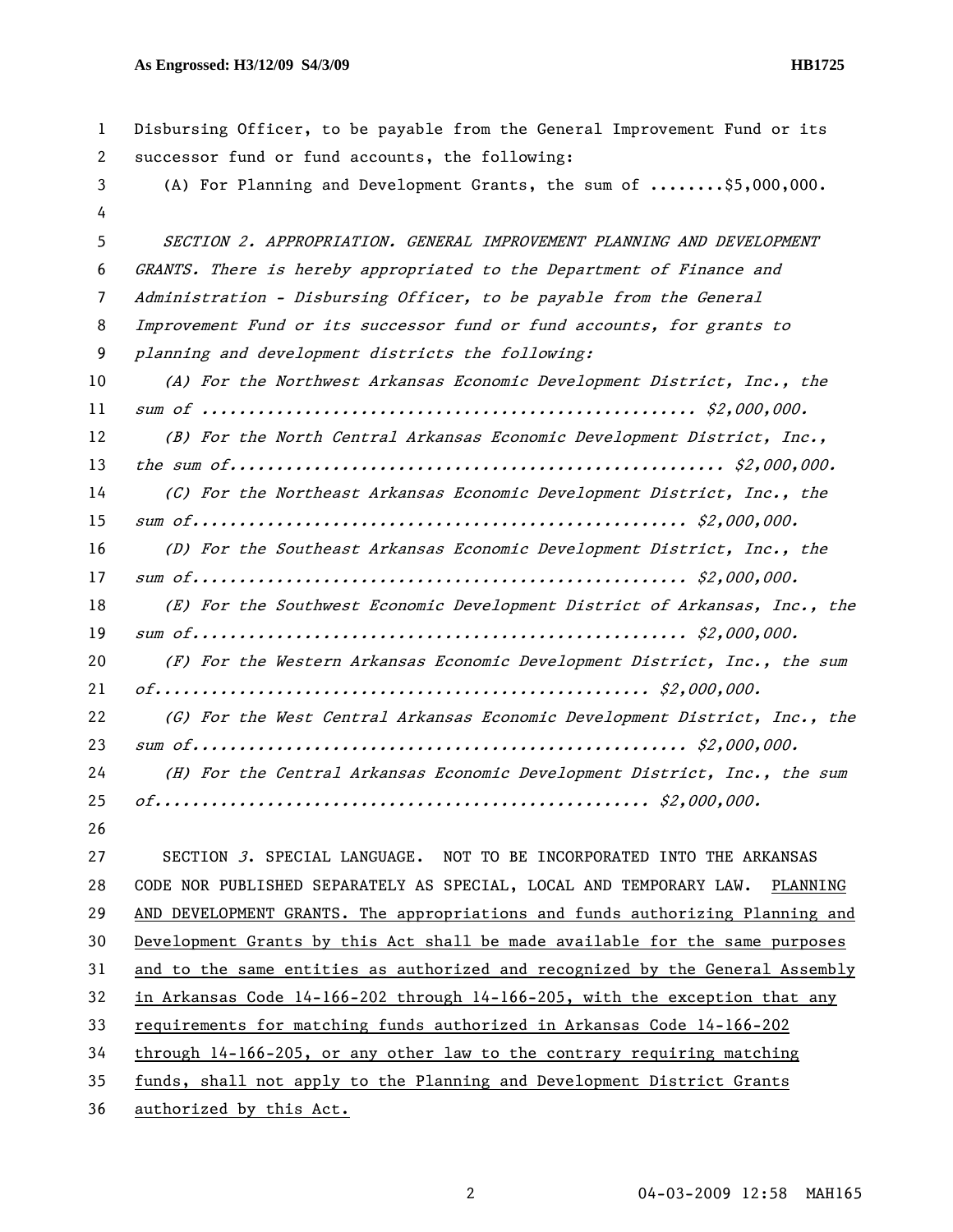1 2 SECTION 4. SPECIAL LANGUAGE. NOT TO BE INCORPORATED INTO THE ARKANSAS 3 CODE NOR PUBLISHED SEPARATELY AS SPECIAL, LOCAL AND TEMPORARY LAW. PLANNING 4 AND DEVELOPMENT DISTRICTS. Any funding provided by the planning and 5 development grants appropriated in Section 1 of this Act for the Arkansas 6 Planning and Development Districts shall be distributed equally between the 7 eight (8) Arkansas Planning and Development Districts. 8 No less than thirty (30) days prior to the distribution of any funds 9 appropriated by this act, the director of the agency shall notify the Speaker 10 of the House of Representatives of the name and address of each recipient and 11 the amount that is being distributed to each recipient. 12 Each Arkansas Planning and Development Districts receiving planning and 13 development grants authorized by this act shall take into consideration 14 geography, population and city or county boundary's when promulgating rules

15 and regulations for the disbursement of such funds.

16

17 SECTION 5. DISBURSEMENT CONTROLS. (A) No contract may be awarded nor 18 obligations otherwise incurred in relation to the project or projects 19 described herein in excess of the State Treasury funds actually available 20 therefor as provided by law. Provided, however, that institutions and 21 agencies listed herein shall have the authority to accept and use grants and 22 donations including Federal funds, and to use its unobligated cash income or 23 funds, or both available to it, for the purpose of supplementing the State 24 Treasury funds for financing the entire costs of the project or projects 25 enumerated herein. Provided further, that the appropriations and funds 26 otherwise provided by the General Assembly for Maintenance and General 27 Operations of the agency or institutions receiving appropriation herein shall 28 not be used for any of the purposes as appropriated in this act. 29 (B) The restrictions of any applicable provisions of the State Purchasing 30 Law, the General Accounting and Budgetary Procedures Law, the Revenue 31 Stabilization Law and any other applicable fiscal control laws of this State

32 and regulations promulgated by the Department of Finance and Administration, 33 as authorized by law, shall be strictly complied with in disbursement of any 34 funds provided by this act unless specifically provided otherwise by law. 35

36 SECTION 6. LEGISLATIVE INTENT. It is the intent of the General Assembly